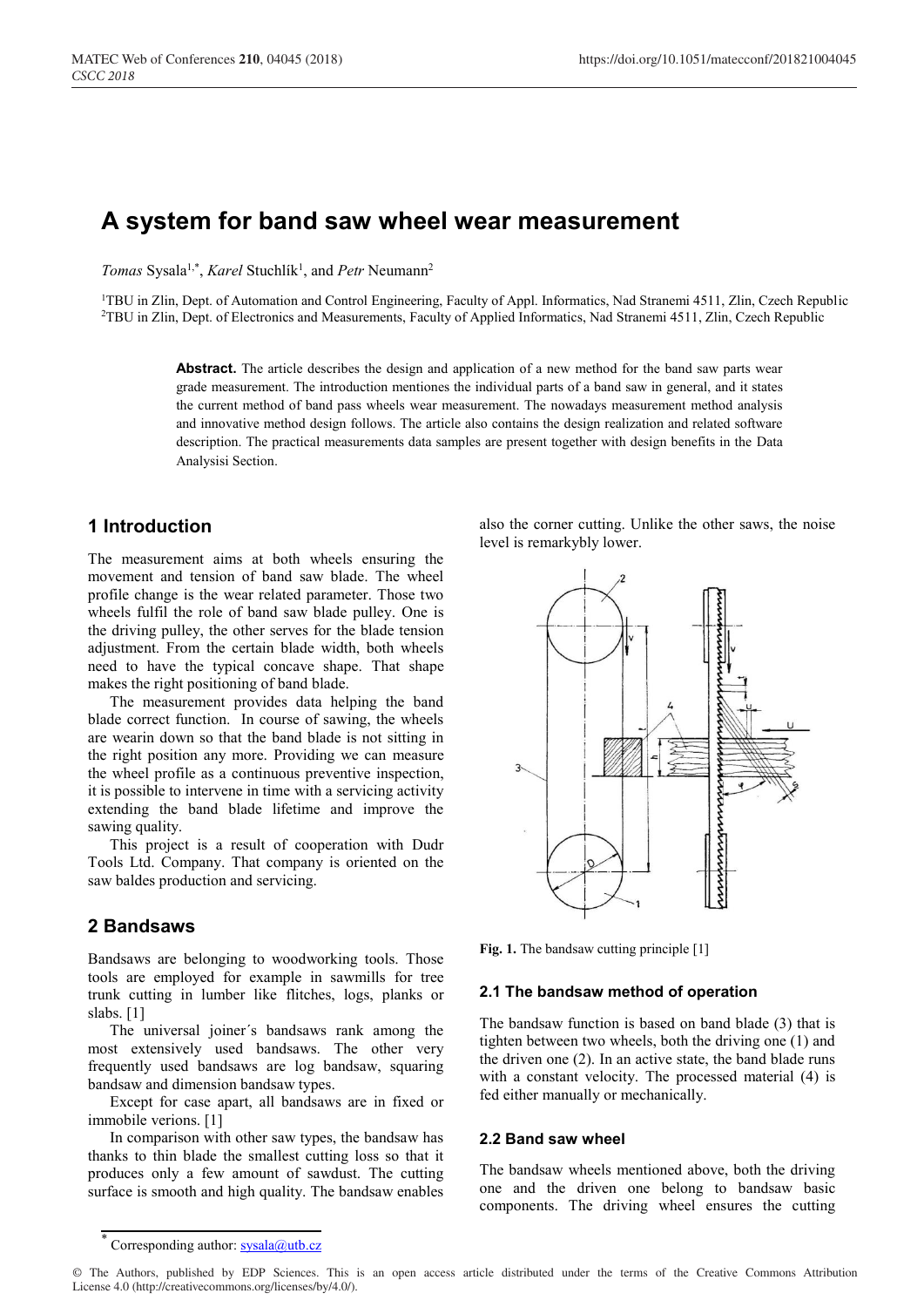assembly movement, and the driven wheel ensures a proper tightening and saw blade guidance.

The wheels contact area (crown) where band blade sits has a convex shape contour for saw belt width roughly above 70 mm for both dimension and log bandsaws. The crown exerts a pulling force, moving the blade to the top of the wheel. The band blades manufacturing, repairing and sharpening uses the rolling technology. During sawing process, the band blade bends crosswise what ensure its correct tension.



**Fig. 2.** The wheel prepared for servicing. [3]

The typical wheel contact area (crown) contours illustrates Figure 3.



**Fig. 3.** Band saw wheels convex crosssection contours. [4]

The wheels wear down in course of time what causes that the saw blade doe not sit in place like expected. The wheel starts cracking, and tend not to keep the cut line during sawing. There is necessary to refurbish the blade contact area to the original shape. [4]

### *2.2.1 Current wheel measurement methods*

The wear grade measurement performs with a knife-edge rule currently. That method is more an orientational checking. The rule simply puts on the wheel crown to inspect the convexity shape.

The other method consists in putting an indicator on a linear carriage. That assembly puts then on the bandsaw wheel, and the deviation measurement goes on

in certain segments in relation to a reference level. We get the convex profile this way, and we can decide how to reform it with relation to the wheel rotation axis. We can use a string or a steel strip to measure the wheel circumference and calculate the corresponding correction to apply. Nevertheless, that method is quite inaccurate because of circumference measurement.

Wheel wobble measurement takes place in switchedoff mode. The indicator places on the wheel crown while wheel runs manualy. The indicator detects immediate deviation. The difference between minimal and maximal value is a wobble extent. The wheel wobble in switchedon mode and tighten saw blade is impossible to measure. The wobble of wheel in switched-on mode estimates according to the machine vibrations.

# **3 INNOVATION OF MEASUREMENT**

The above described procedures imply that the current method for the wheel crown contour wear measurement is rather inaccurate. It is significantly dependent on the measuring technician skills.

There is necessary to improve the current procedure, but the basic idea is the same. One sensor reads position along the width of wheel (x axis), the other sensor, mechanically coupled to the first one, indicates the assembly distance from a certain place on the wheel (y axis).

The first sensor (on the x axis) has to be mechanically proof and able to relocate assembly with the second sensor to a required location. At the same time, the first sensor needs to feature the smallest possible amplitude along x axis in course of assembly relocation. The accuracy along x axis is not critical. There is enough to determine the location on the wheel with an accuracy of tenth milimeters.

The second sensor (y axis) shall feature the highest possible accuracy because the wheel crow convexity variations are in the range of hundredths milimeter. The sensor errors should also be taken into account. Providing we use a contactless sensor, it has to be able to sense distance from a very shiny wheel crown surface.

#### **3.1 Hardware solution design**

As stated above, the acceptable measurement can be performed with two sensors.

The first idea was to programm a PLC controlling a step motor which moves the indicator along the x axis. The indicator values represent the distance on y-axis. Those recorded values serve for the profile curve generation. Such method would be quite demanding to design taking into account the industrial environment dirt. Programming would be also difficult.

To overcome those complications, we have changed the design concept to a linear carriage fastened to a right angle arm. The optosensor is firmly attached to the linear carriage. That sensor determines the y-coordinate on the triangulation principle. The y-coordinate is the distance of measurement assembly to the wheel. The second sensor reads the x-coordinate what is a relative position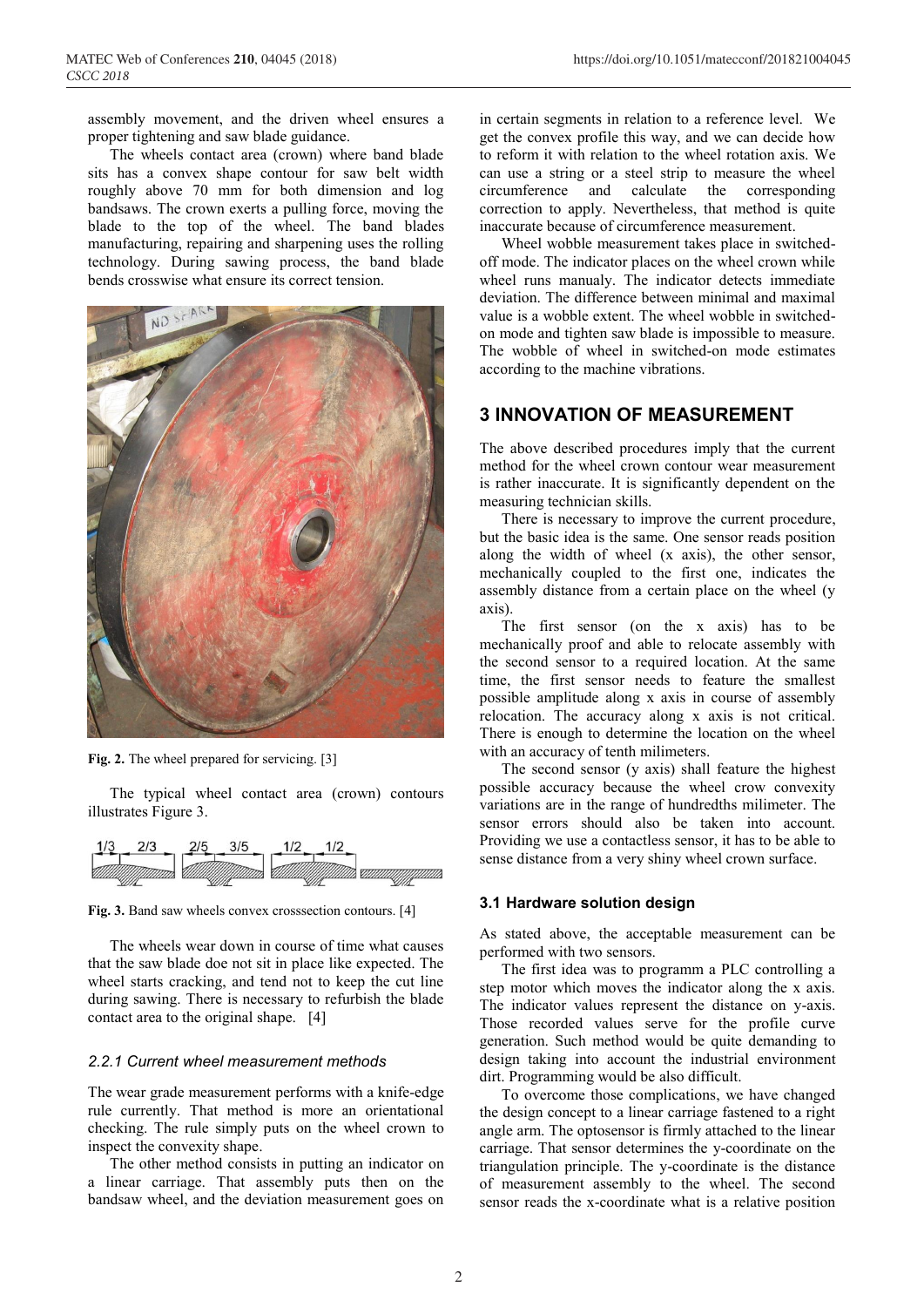with regard to the width of wheel crown. The linear incremental magnetic sensor fulfils the role of that second sensor. It is a contactless position measurement based on the magnetic field measurement of a permanent magnet. The permanent magnet in our case is a magnetic stripe attached to the rectangular arm the mechanical assembly with the magnetic sensor is moving above it. The remarkable advantage represents the mechanical resistance because of contactless measurement. Both mentioned sensors embed in a machinery manufactured by Dudr Tools Ltd.

## **3.2 System concept**

The system concept supposes that all measurements processes a computer what means evaluation, printing and archiving. That is why a converter supplying power and trasfering measurement data to a computer via USB serial link interconnects sensors with computer.

The SCADA/HMI system ControlWeb is running in computer and it provides a user-friendly environment with all funcions mentioned above implemented.

## **3.3 System components**

## *3.3.1 Linear magnetic incremental sensors*

The magnetic sensor by Jirka and Comp. Ltd. Serves for the position measurement. That company offers sensors with good parameters for acceptable prices.

The sensor model TMLS-25B-02 with TTL output is selected for our application. Its parameters are sufficient for the assembly position evaluation, and the sensor is a cheapest one.

The magnetic sensor´s signal processes a DataLab IO2/USB incremental counting module. This module communicates reliably with Control Web system. With USB interface, it is possible to establish a link with nearly any computer.

#### *3.3.2 Laser sensors*

Laser sensor is by the SICK Ltd. Company offering a wide range of products for automation including opto sensors.

The chosen sensor model is OD2-N50W10A0 equipped with RS-422 interface, measurement range from 40 milimeters to 60 milimeters, resolution of 5  $\mu$ m, repeatability of 15  $\mu$ m and linearity of  $\pm$  20  $\mu$ m. The sensor housing protects against dust and humidity penetration according to IP 67 rating. Indicative price price is 670 EUR without VAT. [7]

## *3.3.3 DataLab IO*

Sensors in automation laboratories need completion with an output signal adaptor. The magnetic incremental sensor needs a suitable decoder that evaluates sensor shifting in reference to the magnetic stripe.

The DataLab IO system is a set of industrial I/O modules cooperating with supervisory computer. Their task is either value measurement (reading) or value adjustment (writing). The join-stock company Moravské přístroje produces this module set.

The drivers for cooperation with supervisory computer in Control Web environment are also available. Moreover, the Active X drivers are also available what makes possible to use our system in any COM compatible development environment.

## *3.3.4 DataLab IO/USB*

The DataLab IO/USB units communicate with computer via USB interface what is advantageous for some application. The useful advantages of USB interface is above all speed, versatility and easy use.

## *3.3.5 Converter distribution board*

DataLab IO and other parts like either power supply modules or RS-422 converter are fixed in the distributor box to the DIN 35 mm bar according to the following block diagram:

The magnetic sensor TMLS-25B is connected both to the DC power suppy of 5 volts and to the inputs of the DataLab IO system incremental couter. That module communicates with computer via USB interface.

The SICK laser sensor connects to the DC power supply of 24 volts. The other pins support communication according to the RS-422 communication protocol. They connects to the terminal block of the serial convertor RS-422/USB by Papouch Ltd.

Both DataLab IO serial converter are fed from the USB bus in computer for they need only low current supply. USB interface can easily fulfil that.

Figure 5 displays the whole assembly wit the wheel. Figure 6 offers a detail view of the part with both magnetic sensor and laser sensor.



Fig. 5. Construction seated on the wheel. [3]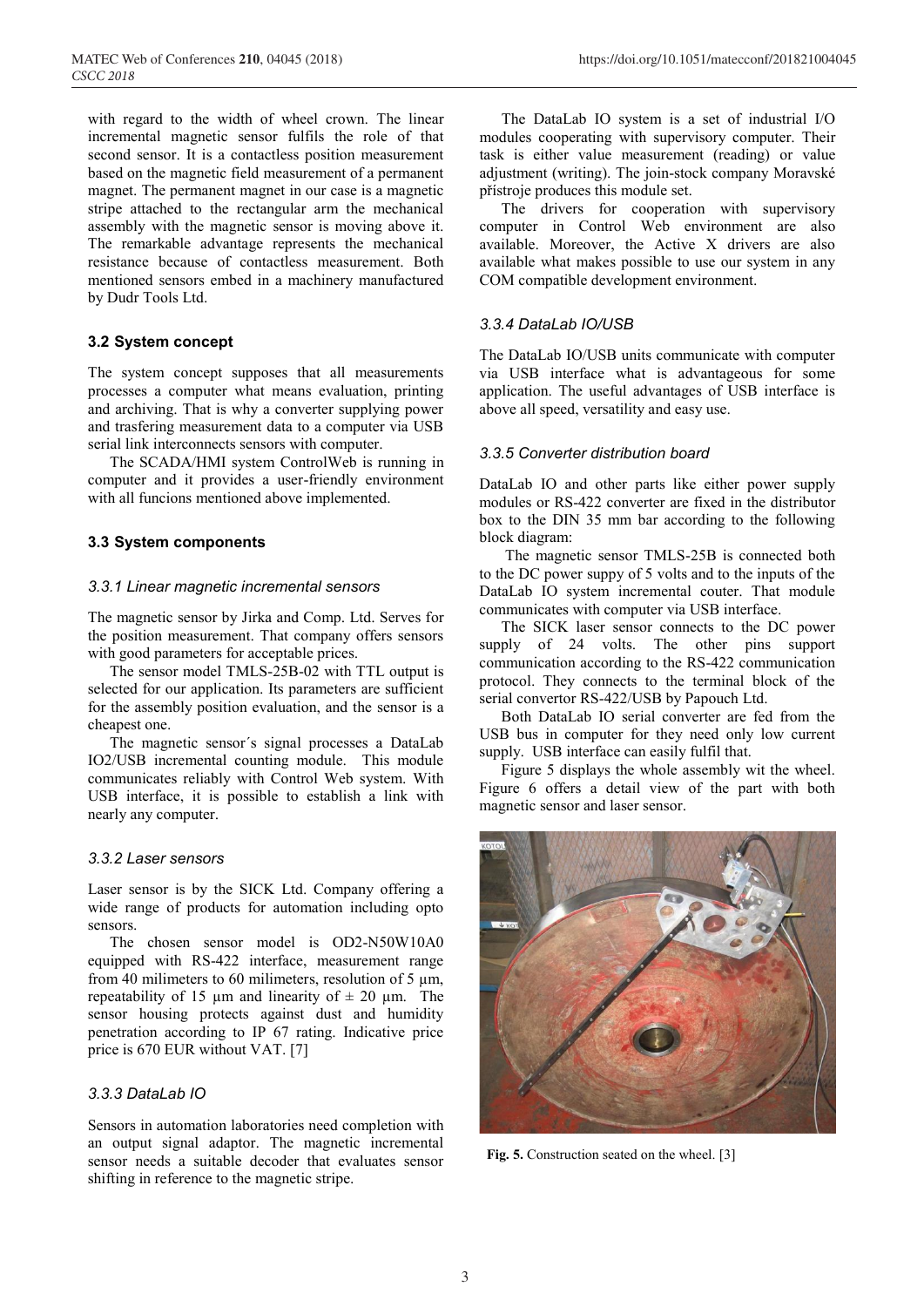

**Fig. 6.** Measurement assembly detail view. [3]

The assembly has permant magnets on both ends of the arm ensuring attachment to the wheel. The contact rim of wheel needs proper cleaning before measurement because the right attachment is a key condition for measurement accuracy.

# **4 APPLICATION SOFTWARE**

The SCADA/HMI system Control Web creates the interface between measuring assembly and operator.

## **4.1 Control Web**

Control Web is a programming tool for the development and realisation of both visual and control applications. It acts also as a tool for data collection, evaluation and storing. The DataLab IO as well as Control Web are join-stock company Moravské přístroje products. This company founded in 1991 aims at the development and support of advanced products in the field of electronics and relevant software.

This software communicates with DataLab IO system supporting the magnetic sensor incremental pulse counter very well. This software contains also serial communication support so that any converter of that product family can communicate with the laser sensor.

#### **4.2 The crown countour measurement**

#### *4.2.1 Application description*

The application is a user-friendly easy operated environment. All measurement controlling functions are concentrated in the main window (see Figure 7) where all virtual devices are accessable.

As long as the communication with sensors runs, the indication bulb in the window upper right segment is lit on. If any communication problem happens, learn that thanks to the device above the bulb where device lists individual messages from the interface driver.

| <b>Contour measurement</b>             |                                                |                               | $-$                                       |
|----------------------------------------|------------------------------------------------|-------------------------------|-------------------------------------------|
|                                        | <b>Customer data</b>                           |                               |                                           |
| Customer name                          |                                                |                               |                                           |
| <b>Machine</b>                         |                                                |                               |                                           |
| Wheel                                  | <b>c</b> Driving<br>© Driven                   |                               | <b>Degree of approximation</b><br>$2 - 1$ |
| <b>Measurement type</b><br>○ One-sided |                                                |                               | Data to table                             |
| <b>C</b> Double-sided                  |                                                |                               | Save table                                |
| One side<br><b>START/STOP</b>          | <b>Magnetic - setting</b><br><b>START/STOP</b> | 2nd side<br><b>START/STOP</b> | <b>Print protocol</b>                     |
|                                        |                                                |                               | <b>Delete all</b>                         |
| <b>Pulses Millimeters</b>              |                                                |                               |                                           |
| 0.00<br>ō                              |                                                |                               | Lock/Unlock                               |

**Fig. 7.** Application user environment for contour measurement. [3]

The measured values can be stored in a file as both CSV format and the TBW format related to the InCalc spreadsheet.

The "PRINTOUT REPORT" button starts the printing action either on the default printer or transfer report via virtual PDF printer.to the PDF format.

# **5 MEASURED DATA ANALYSIS**

#### **5.1 Wheel crown measurement example**

First example shows the tensioning wheel crown bifacial measurement. The measured width was roughly 93 mm. The measurement was performed only after the wheel crown was grinded off to the required contour. The grind process was monitored with the standard method mentioned at the beginning of our article.

The ideal crown contour is symmetrical with the highest elevation in the middle of crown width. The circular crown profiles are the same specularly to the highest elevation.

The table with results in the tab "The contour chart" contains the following data: the one wheel side measurement results, the other side measurement results, measured data approximation and the curves average.



**Fig. 8.** The tensioning wheel crown contact contour. [3]

The other data of our interest is in the tab "Report" where the summary of all measurements is.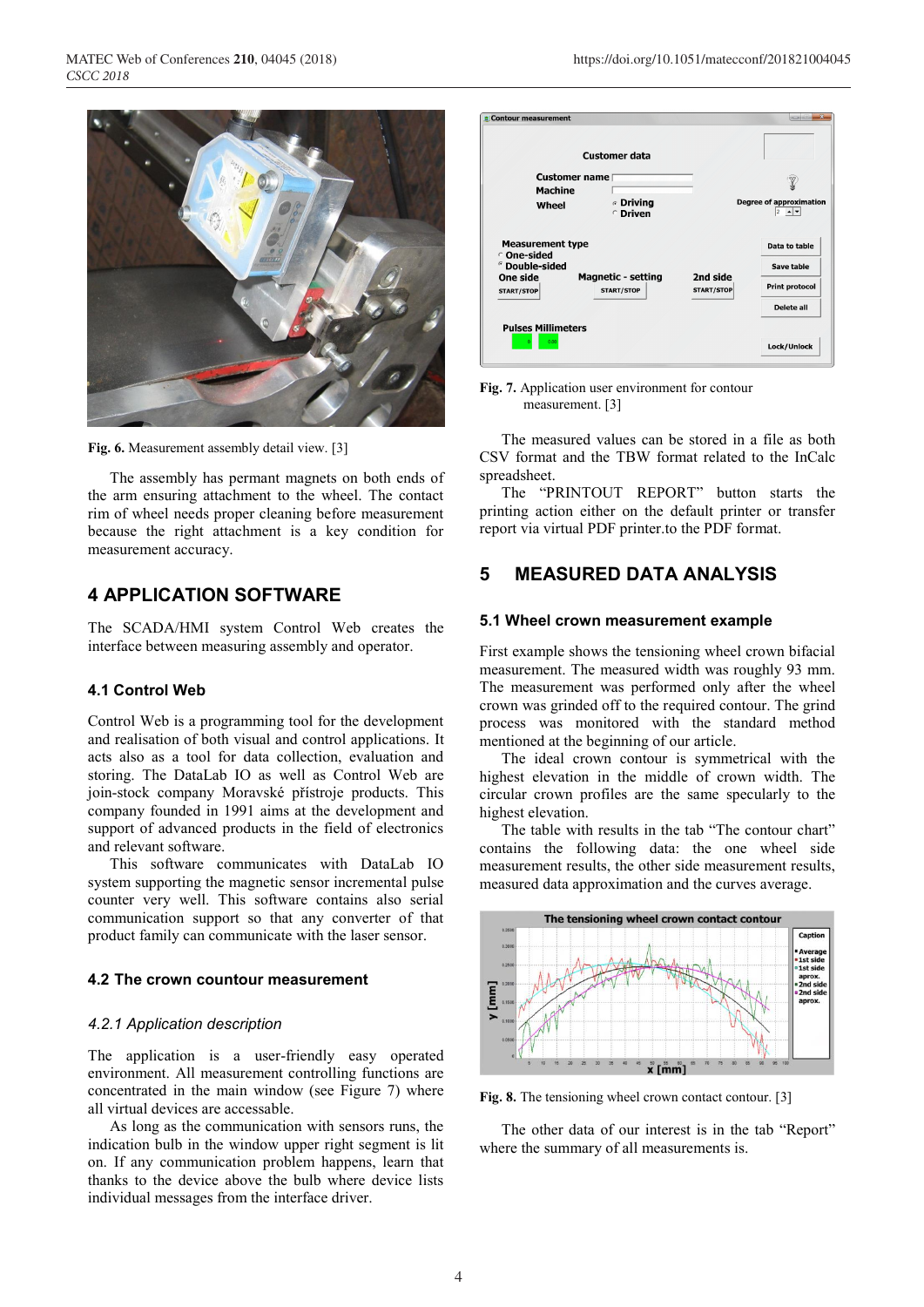| <b>Table 1.</b> Tension wheel crown measurement results. |
|----------------------------------------------------------|
|----------------------------------------------------------|

| Crown<br>width | Elev. x         | Elev. v   | Diff.<br>in front | Diff.<br>in back  |
|----------------|-----------------|-----------|-------------------|-------------------|
| 93 mm          | $46 \text{ mm}$ | $0.18$ mm | $0.17$ mm         | $0.18 \text{ mm}$ |

The measured values are very satisfying. The elevation height of 0.18 mm is convenient for a reliable placing and operating of band pass blade. The wheel elevation difference both in front and in back is almost the same. The small deviation is caused mainly by measurement inaccuracy.

There remains to evaluate data from the measurement accuracy point of view. The coefficient of determination is a good tool for it. That coefficient is a number from (0.1) span. It gives the accuracy of approximation. The closer that value is to 1, the better the approximated curve corresponds with measured data. The coefficient value for the first side of the wheel is 0.91, for the second side, it is 0.87 what is a quite acceptable result.

#### **5.2 Worn wheel crown measurement example**

The following example demonstrates results of a considerably worn wheel crown bifacial measurement. The crown contour should be symmetrical again.

The chart (Figure 9) and the Table 2 show the asymetricity quite clearly. The width measurement show the value of 116 mm what means that the contour highest elevation point is shifted a few millimeters off width centre. There is also a too big difference between height in front and in back -0.13 mm. The contour height of 0.34 mm too big because it is difficult to install saw blade in such conditions.



**Fig. 9.** The worn tensioning wheel crown contour. [3]

**Table 2.** Worn crown measurement results.

| Crown<br>width   | Elev. x         | Elev. v   | Diff.<br>in front | Diff.<br>in back |
|------------------|-----------------|-----------|-------------------|------------------|
| $116 \text{ mm}$ | $65 \text{ mm}$ | $0.34$ mm | $0.34$ mm         | $0.21$ mm        |

The determination coefficient results 0.96 for the first side and 0.95 for the second side. Such result is a very good one.

The measured data shows the necessity to reshape the crown quite much.

# **6 DESIGN BENEFITS**

Among the main contributions of designed methodology belongs the fact that we have a record of every performed measurement.

We can fancy the situation when the customer has a problem with the band blade cracking. We would find a cause in the crown contour asymmetry what follows in regrinding recommendation from.

The even better approach is preventive measurement to gain reason to regrind the crown before band blade starts cracking.

A benefit represents also the possibility to perform a comparative measurement before and after regrinding to assess the regrinding efficiency.

# **7 CONCLUSION**

The project result is the design of device enabling an objective evaluation of band saw wheel crown state. Thanks the measured data archiving possibility and preventive measurement, it is possible to forestall the band blade cracking and to save costs.

Another benefit is represented by the fact that the measurement can perform a wider range of workers with softer requirements on skills and experience unlike it was at older way of measurement.

In the future, efforts will be made to extend and expand the proposed and implemented system by the possibility of measuring and archiving parameters - not only for the saw-wheel, but also for other parts of the saw; and especially, the saw blade. It will be possible to count the number of teeth on/of the saw-blade, its sawlength, flatness - and other features and parameters that allow for the prolonged, trouble-free operation of the saw.

This work was supported by the Ministry of Education, Youth and Sports of the Czech Republic within the National Sustainability Programme project No. LO1303 (MSMT‐7778/2014) and by the European Regional Development Fund under the project CEBIA‐Tech No. CZ.1.05/2.1.00/03.0089.

# **References**

- 1. L. Maňas, F. Kočara. *Stroje a zařízení pro dřevařský průmysl - Machines and equipment for the wood industry* - (in czech), **1**, 272, (1979)
- 2. Direct Industry, [Online] Available: http://www.directindustry.com/prod/pilous/product-25748-1216673.html
- 3. K. Stuchlík*, Měření profilu pásovnice u pásových pil pro pořez kulatiny* - (in czech)*,* bachelor work, **1**, (TBU in Zlin, 2015)
- 4. Š. Barcík, M. Kvietkova, J. Bomba, M. Siklienka, *Dřevoobráběcí nástroje - údržba a provozování* (in czech), ISBN 978-80-87415-80-1, **1**, (2013)
- 5. Jirka a spol, [Online] Available: http://www.jirkaspol.cz/magneticke-snimace-1.html